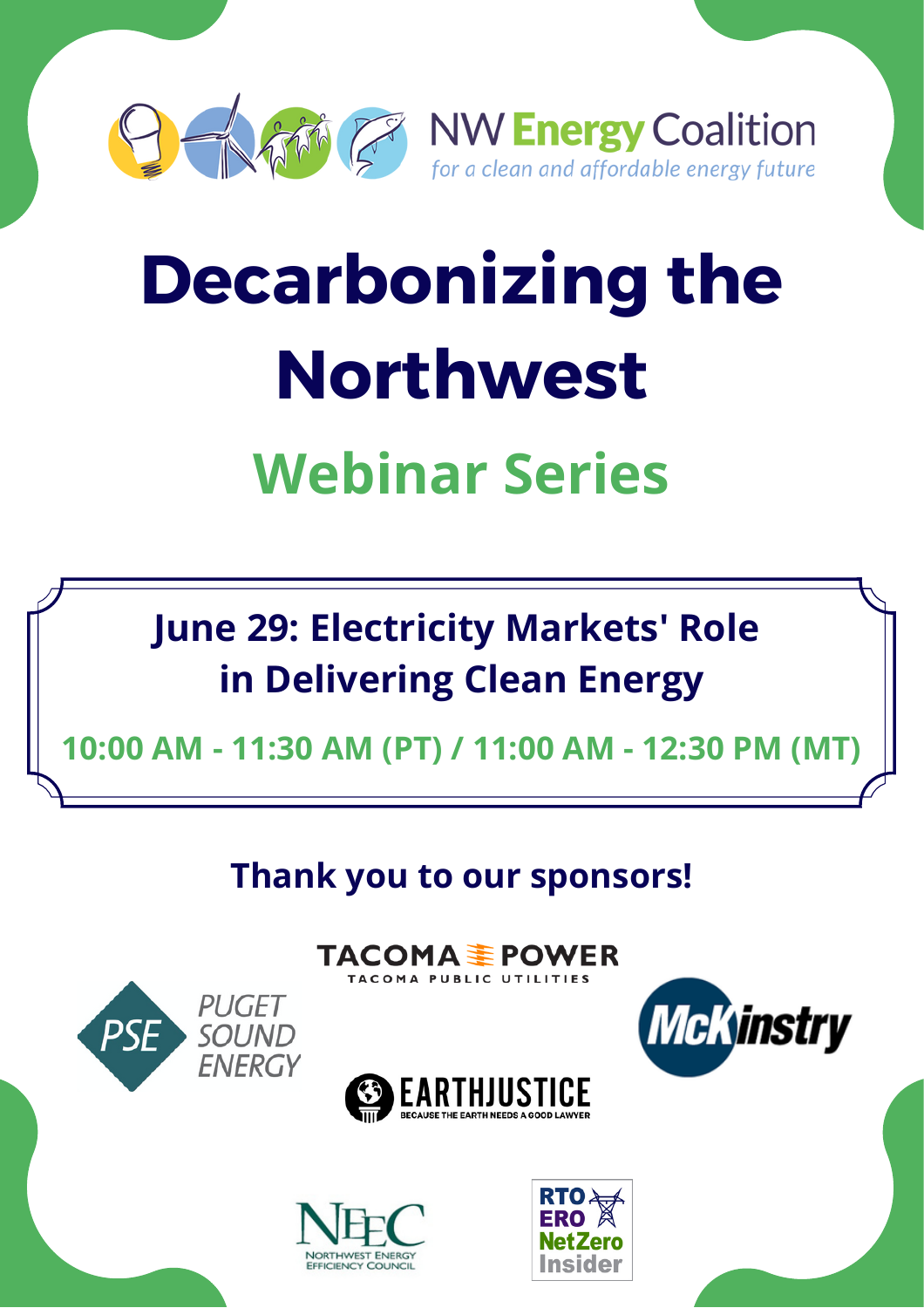

## **June 29: Electricity Markets' Role in Delivering Clean Energy**

#### **10:00 AM - 11:30 AM (PT) / 11:00 AM - 12:30 PM (MT)**

**A more integrated western grid brings efficiencies and opportunities for decarbonization. Electricity markets are increasingly important for flexibility and resource adequacy. This panel will focus on two key issues - ensuring that governing bodies represent the public interest and all Western stakeholders; and the design needs to effectively promote customer-side resources.**





**Lauren McCloy joined the NW Energy Coalition as Policy Director in 2021. Previously, Lauren worked as Senior Policy Advisor to Governor Jay Inslee (WA) where she led and managed a broad range of issues in support of the Governor's energy agenda. Before that, Lauren was the Legislative Director for the Washington Utilities and Transportation Commission (UTC), where she was the commission's liaison to the State Legislature and the Governor's office and was responsible for developing and coordinating the UTC's legislative activities. Lauren was previously a policy advisor at the UTC, where she advised commissioners on energy policy and legislative issues starting in 2014. Before joining the UTC's policy staff, Lauren worked as a Compliance Investigator in the UTC's Consumer Protection Division. She has experience working for the Washington state Senate Ways and Means Committee and several non-profit organizations focused on renewable energy, energy efficiency, and consumer advocacy. Lauren has a B.A. from the University of North Carolina at Chapel Hill and an M.S. in International Development from Tulane University Law School.**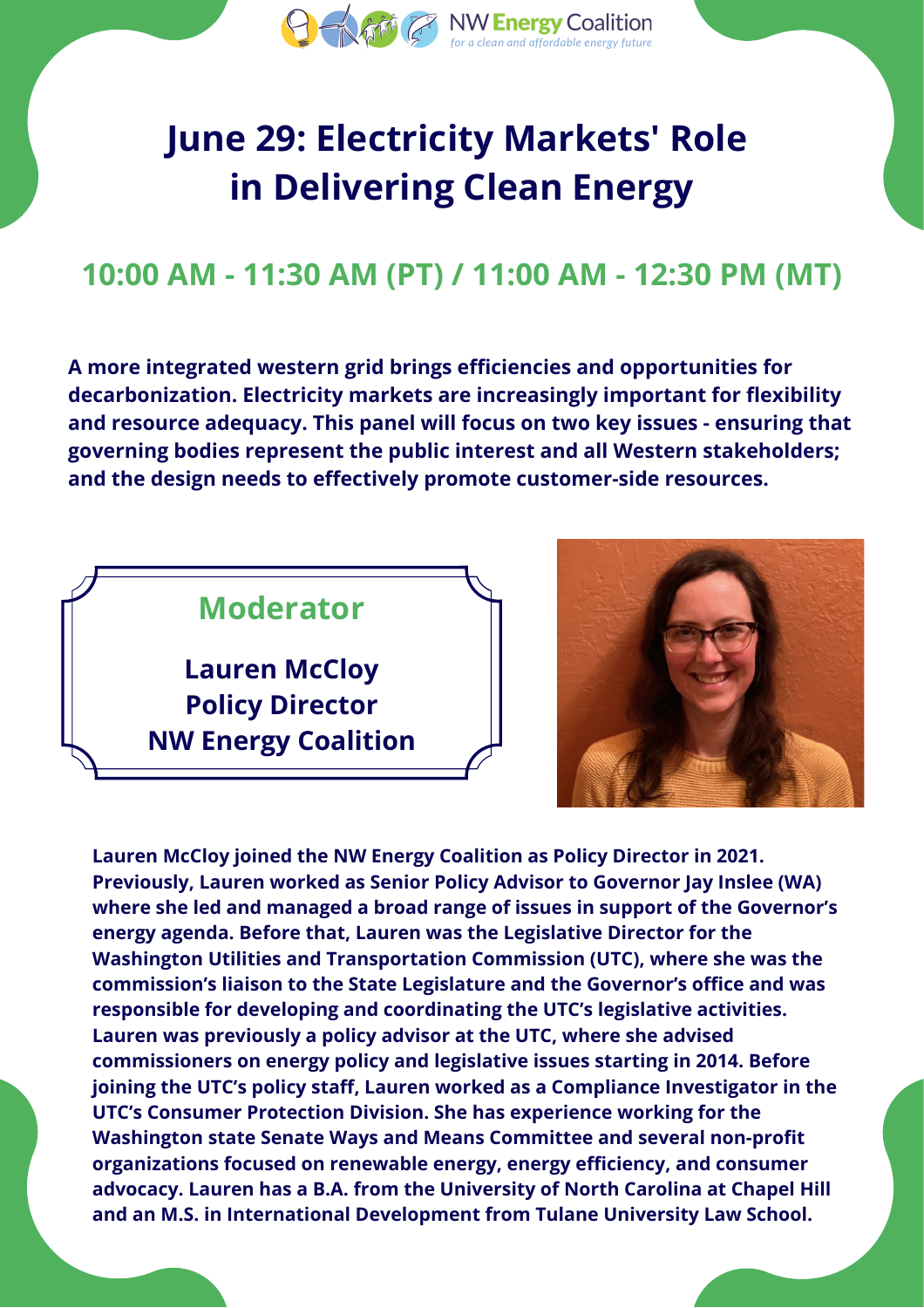

clean and affordable energy future

#### **Speaker**

**Robin Arnold Markets & Transmission Director Renewable Northwest**



**Robin joined Renewable Northwest in May 2021 as Markets and Transmission Director after working as a policy analyst for the Montana Public Service Commission for nearly seven years, where she represented the PSC in regional stakeholder groups such as Northern Grid. At Renewable Northwest, Robin works on issues including expansion of regional markets in the West and BPA transmission. Robin earned a B.A. in International Affairs from Sweet Briar College and an MSc Econ in Political Science from the University of Wales, Aberystwyth.**

#### **Speaker**

**Jennifer Chen Senior Manager, Clean Energy World Resources Institute**



**Jennifer Chen works to help shape electricity policies at the World Resources Institute and as an independent consultant. Previously, Jennifer led federal electricity policy work at the Nicholas Institute at Duke University. She was an attorney with NRDC and began her energy career at FERC. Jennifer earned a J.D. from New York University and a Physics Ph.D. from the University of Chicago. She is a Senior Fellow in electricity policy at R Street, Senior Policy Counsel at CO2Efficient, a board member at the Council for New Energy Economics, and a member of the U.S. Department of Energy Electricity Advisory Committee.**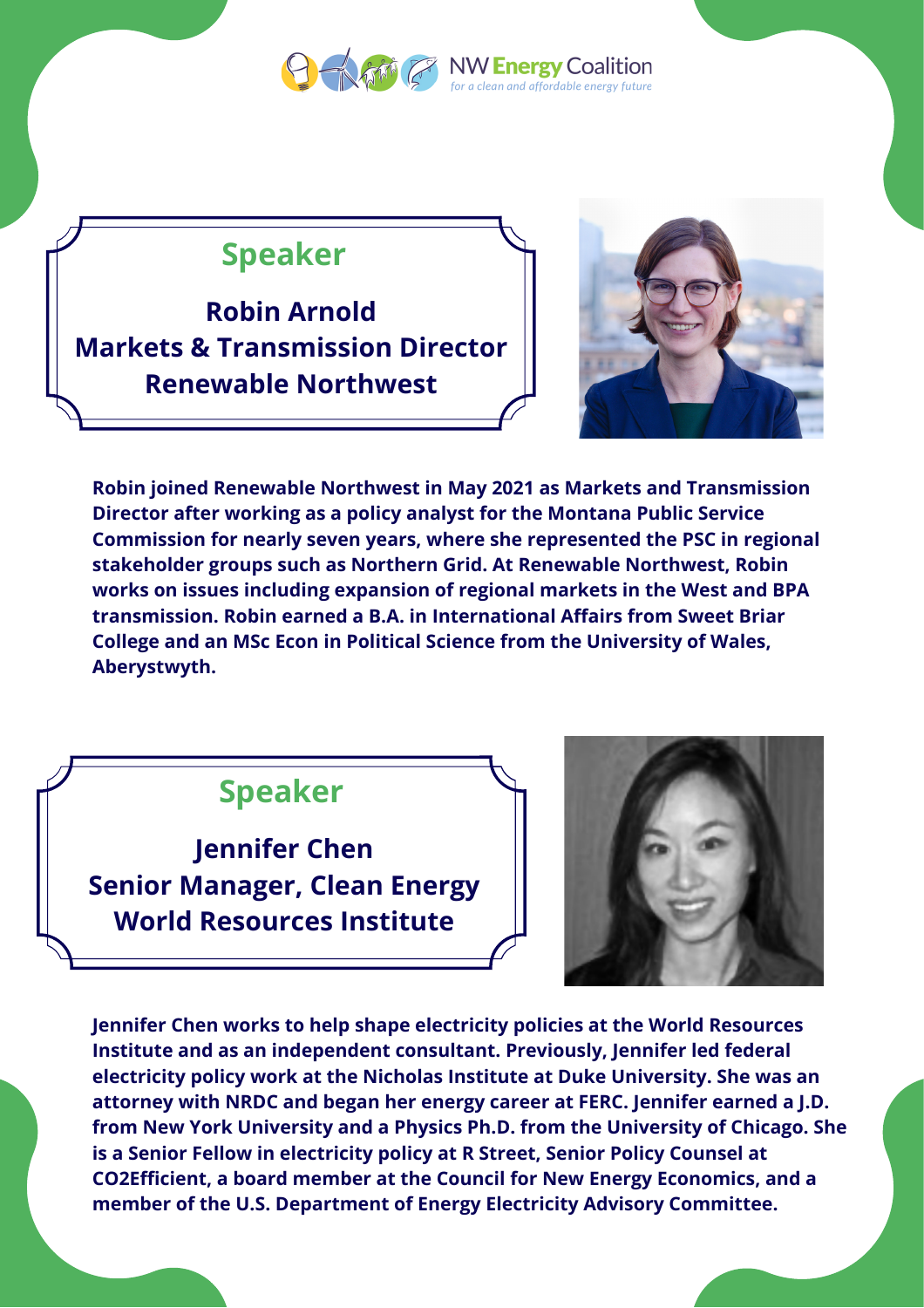

**Q African NW Energy Coalition** lean and affordable energy future

#### **Speaker**

**Rebecca Wagner Founder and President Wagner Strategies**



**Rebecca Wagner is the founder and President of Wagner Strategies where she advises clients on regulatory and utility matters, clean energy and climate policy, and western energy market development. Rebecca currently serves on the board of Gridworks and is a member of the Western EIM Governance Review Committee. Prior to creating Wagner Strategies, Rebecca served over 9 years as a Commissioner on the Public Utilities Commission of Nevada and served as the chair of the Western Energy Imbalance Market (EIM) Transitional Committee.**

#### **Acronyms**

**BAA** - balancing area authority **CAISO** - California independent system operator **DER** - distributed energy resource **DR** - demand response **DSM** - demand side management (sometimes used to refer to all conservation or energy efficiency measures, and load management) **DSP** - distribution system planning **EDAM** - Extended Day Ahead Market, proposed by CAISO **FERC** - Federal Energy Regulatory Commission **IRP** - integrated resource plan **IOU** - investor owned utility